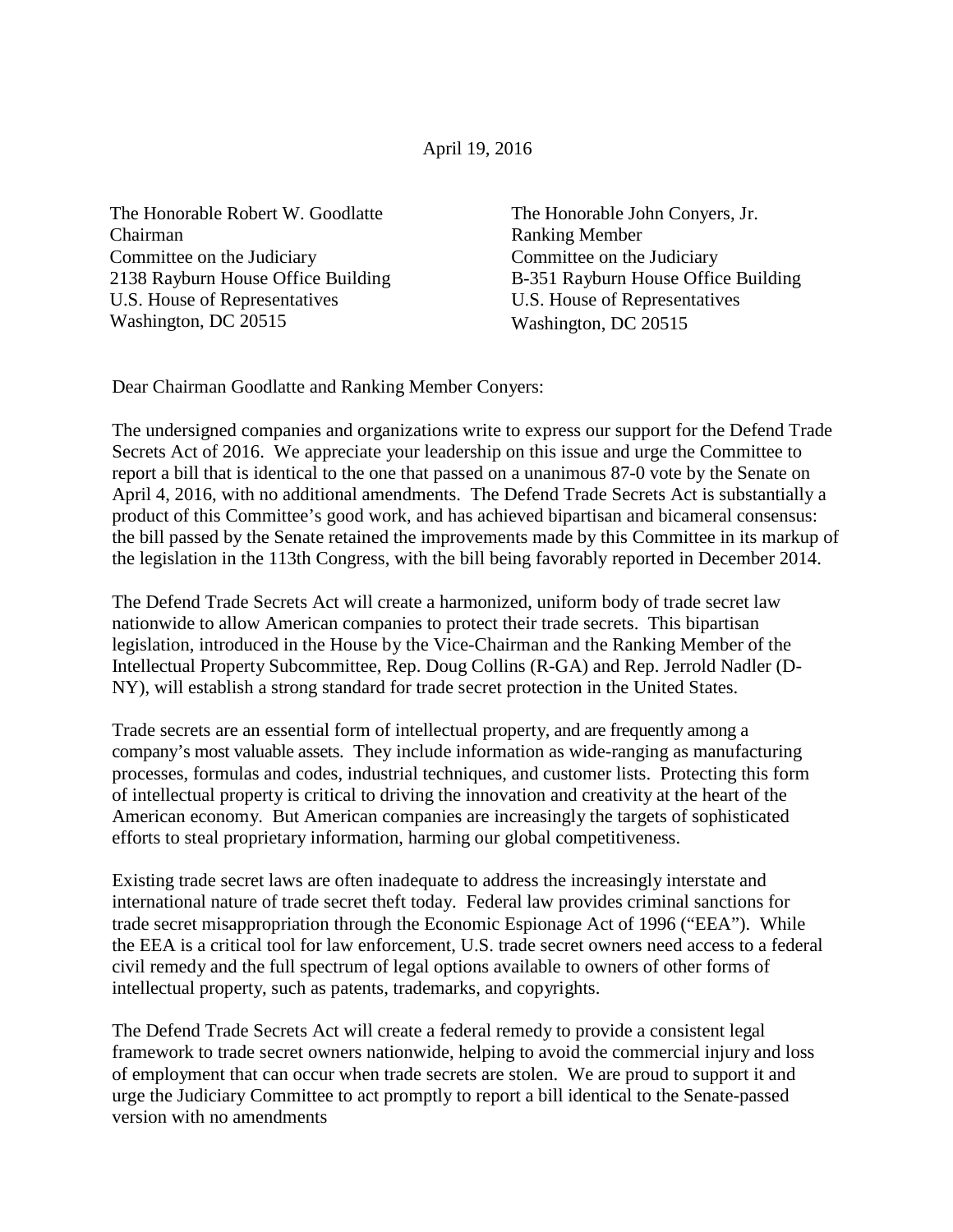The Honorable Robert W. Goodlatte The Honorable John Conyers, Jr. April 19, 2016 Page 2

Sincerely,

Adobe Advanced-Manufacturing Coalition for Technology and Innovation (ACTI) AdvaMed AIPLA (American Intellectual Property Law Association) AMD Association of Global Automakers, Inc. Autodesk, Inc. BASF Corporation The Boeing Company Boston Scientific BSA | The Software Alliance (BSA) Caterpillar Inc. Corning Incorporated The Dow Chemical Company DuPont Eli Lilly and Company Fiber to the Home Council Americas Ford Motor Company General Electric General Motors Honda IBM Corporation Illinois Tool Works Inc. (ITW) Information Technology Industry Council (ITI) Intellectual Property Owners Association (IPO) Medtronic Michelin North America Micron Technology, Inc. Microsoft Corporation Monsanto The National Alliance for Jobs & Innovation (NAJI) National Association of Manufacturers National Foreign Trade Council New England Council NIKE Pfizer Philips Lighting The Procter & Gamble Company Royal Philips SAS Semiconductor Industry Association (SIA)